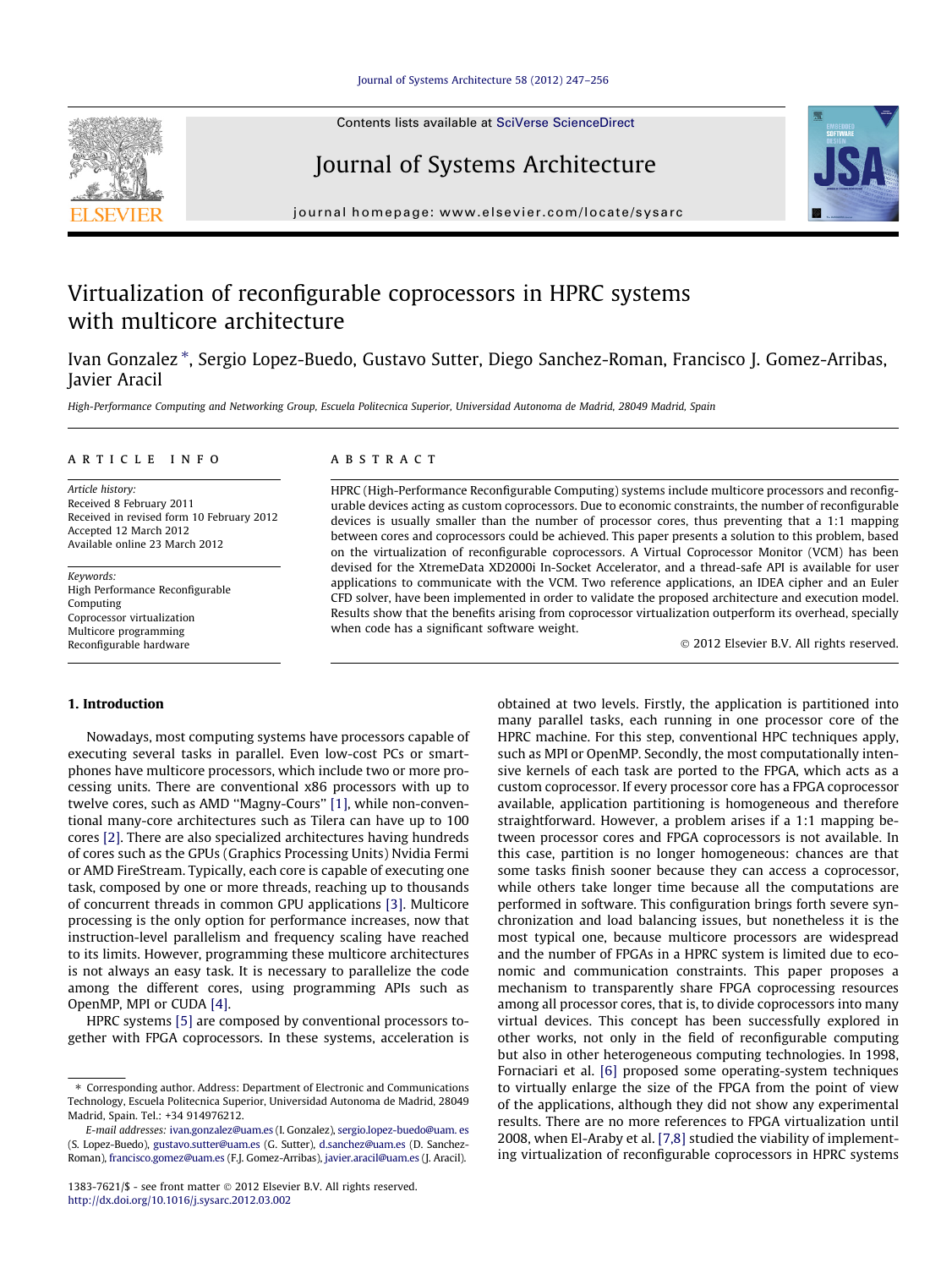by means of partial runtime reconfiguration, obtaining promising results. Later, in 2010, Chun-Hsian et al. [\[9\]](#page--1-0) used a hardware virtualization mechanism for dynamically linking device nodes to reconfigurable hardware functions and reduce up to 12.8% the overall system execution time. In addition, virtualization of coprocessors is gaining attention with the emerge of the GPGPU technology, where the approach of [\[10\]](#page--1-0) is sharing GPUs through the network.

This paper presents a complementary approach to that presented in [\[7–9\]](#page--1-0). In those works, the FPGA is partitioned into several areas, each of them dedicated to implement a virtual coprocessor. Therefore, one single physical FPGA device appears as many coprocessors to the system. Each of these virtual FPGA coprocessors can be separately configured by taking advantage of the partial runtime reconfiguration capabilities of Xilinx' devices. While those works used spatial multiplexing to virtualize FPGA coprocessors, the approach proposed here is to use time multiplexing. That is, allow each parallel task to access the FPGA coprocessor during a fraction of the total time. Due to the high reconfiguration time of commercial FPGA devices, this time multiplexing approach is valid only for SIMD problems, where all parallel tasks execute the same code but operate on different partitions of data. However, SIMD is probably the most common mode of operation of parallel applications, and the main advantage of this approach is that can be implemented on all FPGA devices, even those not supporting partial runtime reconfiguration.

In theory, time-sharing a computation resource among elements executing parallel tasks implies synchronizing and serializing access to that resource. Consequently, time spent by the application in sequential execution is increased and, according to Amdahl's law, the maximum speedup becomes limited by that serial time. Although it seems that this situation might not be desirable, the fact is that the combination of speedups coming from both algorithm parallelization and hardware acceleration can be beneficial for many applications, even taking into consideration the waits to access the shared coprocessor. The challenge is to implement this virtualization model in such a manner that processor cores can use FPGA accelerators in a deterministic way, using an API based on simple primitives that hides virtualization details to the user. Additionally, it would be interesting that the programming model that is provided to the user is compatible with a multithreading environment commonly used in application parallelization, for example, OpenMP. This has been the goal of this paper, to implement a Virtual Coprocessor Monitor (VCM) that allows programmers to transparently use OpenMP in their HWaccelerated applications. Each of the execution threads created by OpenMP uses a virtual coprocessor, enabling that the programming model is homogeneous for all threads, regardless of the actual number of coprocessors available in the system.

The paper is organized at follows. The next section details the execution model of HPRC machines and how it enables virtualizing the reconfigurable coprocessors. The architecture of the VCM is detailed in Section [3](#page--1-0). Section [4](#page--1-0) shows the results of the experiments that have been devised in order to validate the proposed virtualization model. Finally, conclusions and future work are presented in Section [5.](#page--1-0)

#### 2. Usage methodology and execution model

In reconfigurable computing systems, applications can be accelerated by porting to FPGA hardware a computationally-intensive section of the code [\[11,12\]](#page--1-0). Fig. 1(a) presents a representative application, consisting on a algorithm that iterates through three tasks, namely preprocessing  $T_1$ , computation kernel  $T_2$  and postprocessing  $T_3$ . When the computation kernel is ported to hardware, a significant acceleration may be obtained. For example, Fig. 1(b)



(d) Parallelized code with task  $T_2$  accelerated in a virtualized coprocessor

Fig. 1. Alternatives for application acceleration: original sequential code (a), hardware acceleration (b), code parallelization (c), and code parallelization with acceleration in a virtualized coprocessor (d).

presents a hardware implementation of the computation kernel that runs 5 times faster than its software counterpart. Data is preprocessed in software, then it is sent to the coprocessor where it is processed, and then it goes back to the CPU where it is postprocessed. Since preprocessing  $T_1$  and postprocessing  $T_3$  are still made in software, the overall speedup is smaller than the hardware acceleration that has been attained for task  $T_2$ , according to Amdahl's Law. In fact, the figure shows that the global speedup is just slightly bigger than 2, while the hardware acceleration of  $T_2$  was 5.

On the other hand, the method for application acceleration in multi-core processors is code parallelization among several execution threads, one per core. This is shown in Fig. 1(c) for a 4-core processor, where it can be seen that the original tasks are being replicated among the cores. That is, the original task  $T_1$  is replicated into four concurrent tasks  $T_{11}$ ,  $T_{12}$ ,  $T_{13}$ , and  $T_{14}$ . Parallelization is rarely perfect, so some of the parallel threads are faster than others. Additionally, synchronization is typically needed when each iteration ends, so faster threads have to wait for the slowest one. Even taking into account these drawbacks, acceleration is achieved because the computational load is distributed among the 4 threads concurrently running. Considering a simple model where all parallel threads take the same time, and  $t_1$  is the time to execute  $T_{1i}$ ,  $t_2$  is the time to execute  $T_{2i}$  and  $t_3$  is the time to execute  $T_{3i}$ , the time needed to execute the application can be expressed as:

$$
t_{app} = I \cdot \frac{t_1 + t_2 + t_3}{A_P} \tag{1}
$$

Where  $A<sub>P</sub>$  is the acceleration obtained due to code parallelization, and I is the original number of iterations in the non-parallelized version of the code. Usually parallelization is not perfect, so acceleration  $A_P$  will be smaller than the number of concurrent cores N, although some rare applications may feature a superlinear behavior where  $A_P$  is bigger than N.

The approach proposed in this paper is to apply both acceleration techniques: hardware acceleration and code parallelization. This accomplished by time-sharing the FPGA coprocessor among the different threads that are being executed on processor cores. Time-sharing is possible since typical applications do not store data in the coprocessor between algorithm iterations. That is, the